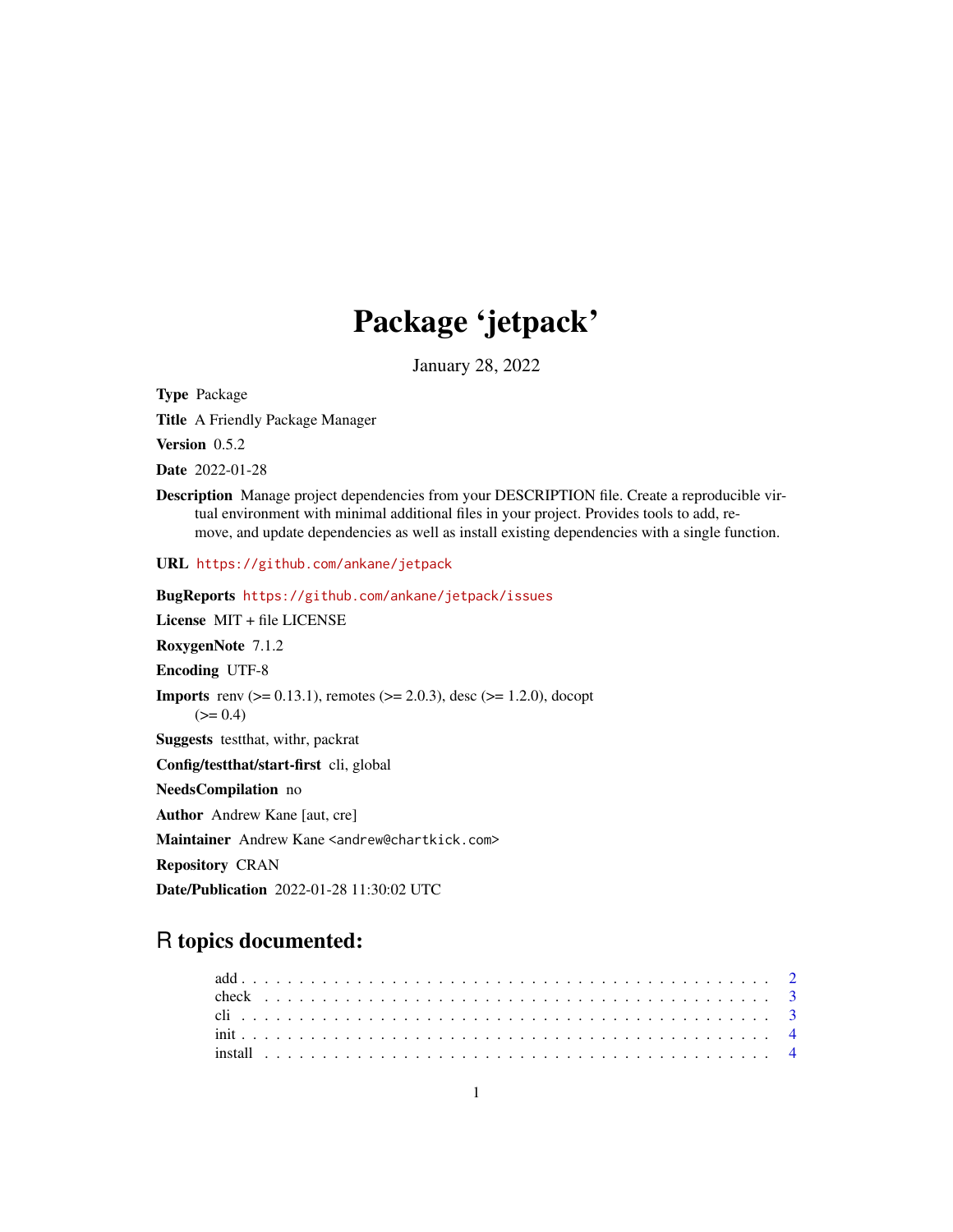<span id="page-1-0"></span>

| Index |  |  |  |  |  |  |  |  |  |  |  |  |  |  |  |  |  |  |  |  |  |  |  |
|-------|--|--|--|--|--|--|--|--|--|--|--|--|--|--|--|--|--|--|--|--|--|--|--|
|       |  |  |  |  |  |  |  |  |  |  |  |  |  |  |  |  |  |  |  |  |  |  |  |
|       |  |  |  |  |  |  |  |  |  |  |  |  |  |  |  |  |  |  |  |  |  |  |  |
|       |  |  |  |  |  |  |  |  |  |  |  |  |  |  |  |  |  |  |  |  |  |  |  |
|       |  |  |  |  |  |  |  |  |  |  |  |  |  |  |  |  |  |  |  |  |  |  |  |

add *Add a package*

#### Description

Add a package

#### Usage

add(packages, remotes = c())

#### Arguments

| packages | Packages to add |
|----------|-----------------|
| remotes  | Remotes to add  |

#### Value

No return value

## Not run:

#### Examples

```
jetpack::add("randomForest")
jetpack::add(c("randomForest", "DBI"))
jetpack::add("DBI@1.0.0")
jetpack::add("plyr", remote="hadley/plyr")
jetpack::add("plyr", remote="local::/path/to/plyr")
## End(Not run)
```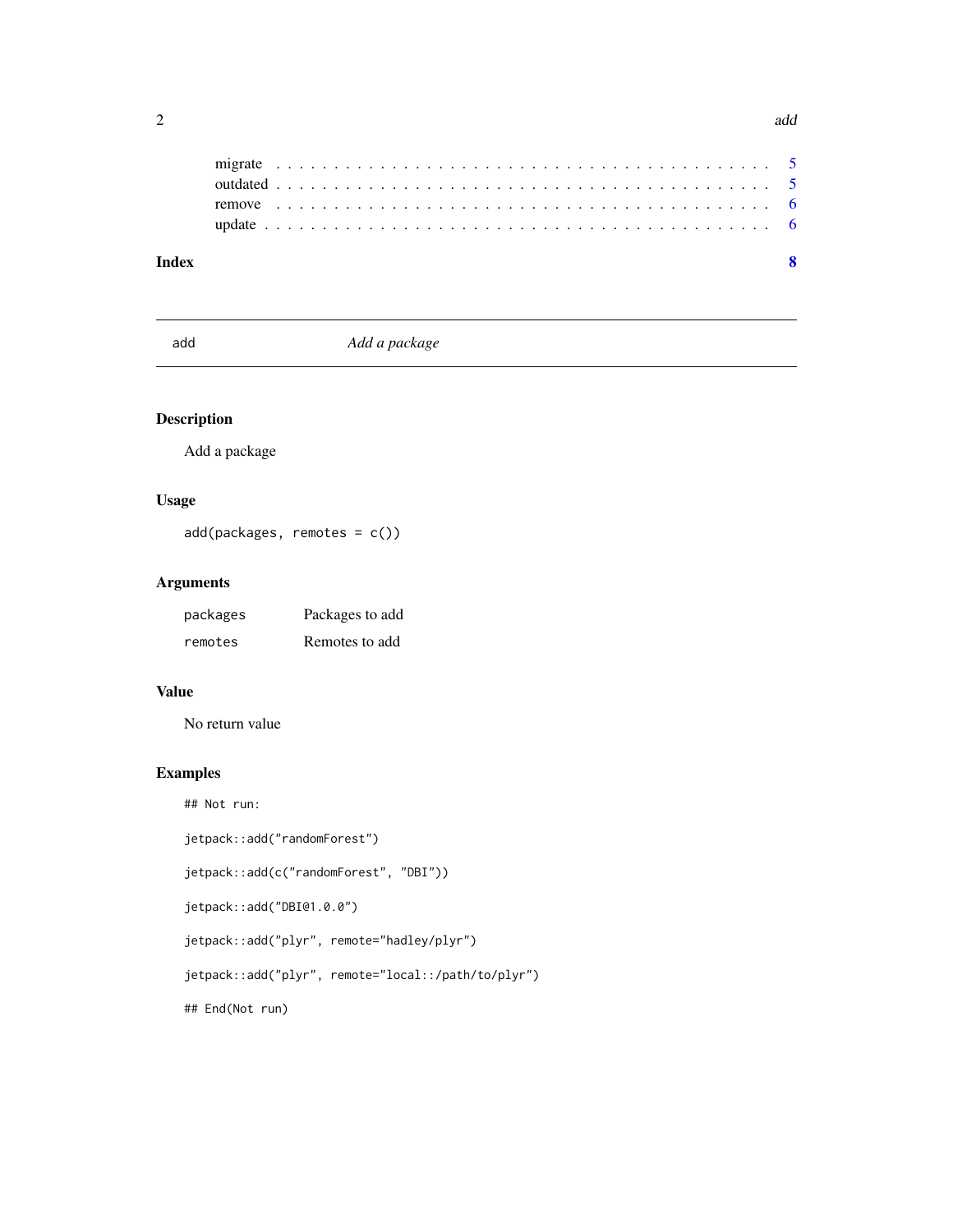<span id="page-2-0"></span>

Check that all dependencies are installed

#### Usage

check()

#### Value

TRUE if all dependencies are installed, FALSE otherwise, invisibly

#### Examples

## Not run:

jetpack::check()

## End(Not run)

cli *Install the command line interface*

#### Description

Install the command line interface

#### Usage

cli(file = NULL)

#### Arguments

file The file to create

#### Value

No return value

#### Examples

## Not run:

jetpack::cli()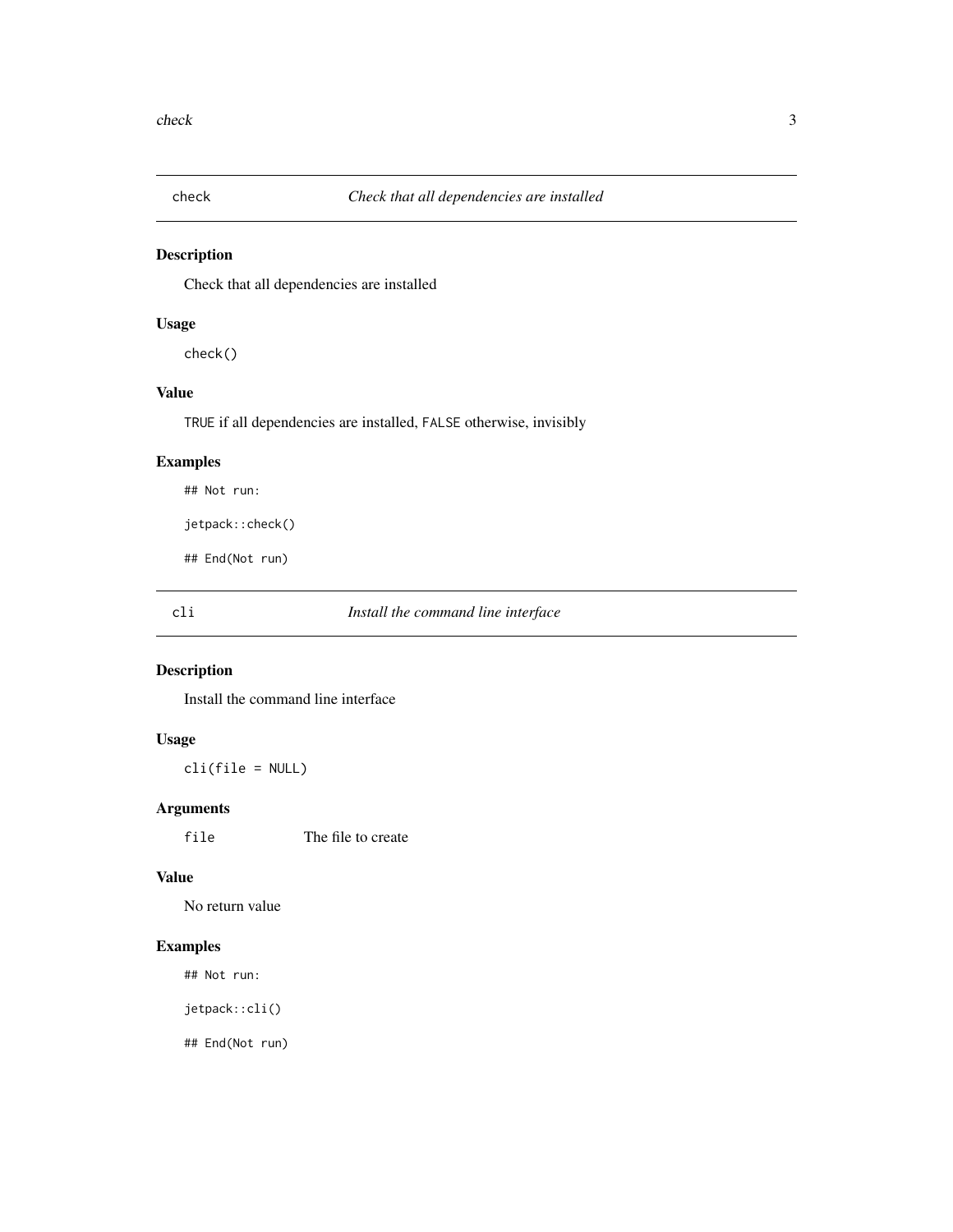<span id="page-3-0"></span>

Set up Jetpack

#### Usage

init()

#### Value

No return value

#### Examples

## Not run:

jetpack::init()

## End(Not run)

#### install *Install packages for a project*

#### Description

Install packages for a project

#### Usage

install(deployment = FALSE)

#### Arguments

deployment Use deployment mode

#### Value

No return value

#### Examples

## Not run:

jetpack::install()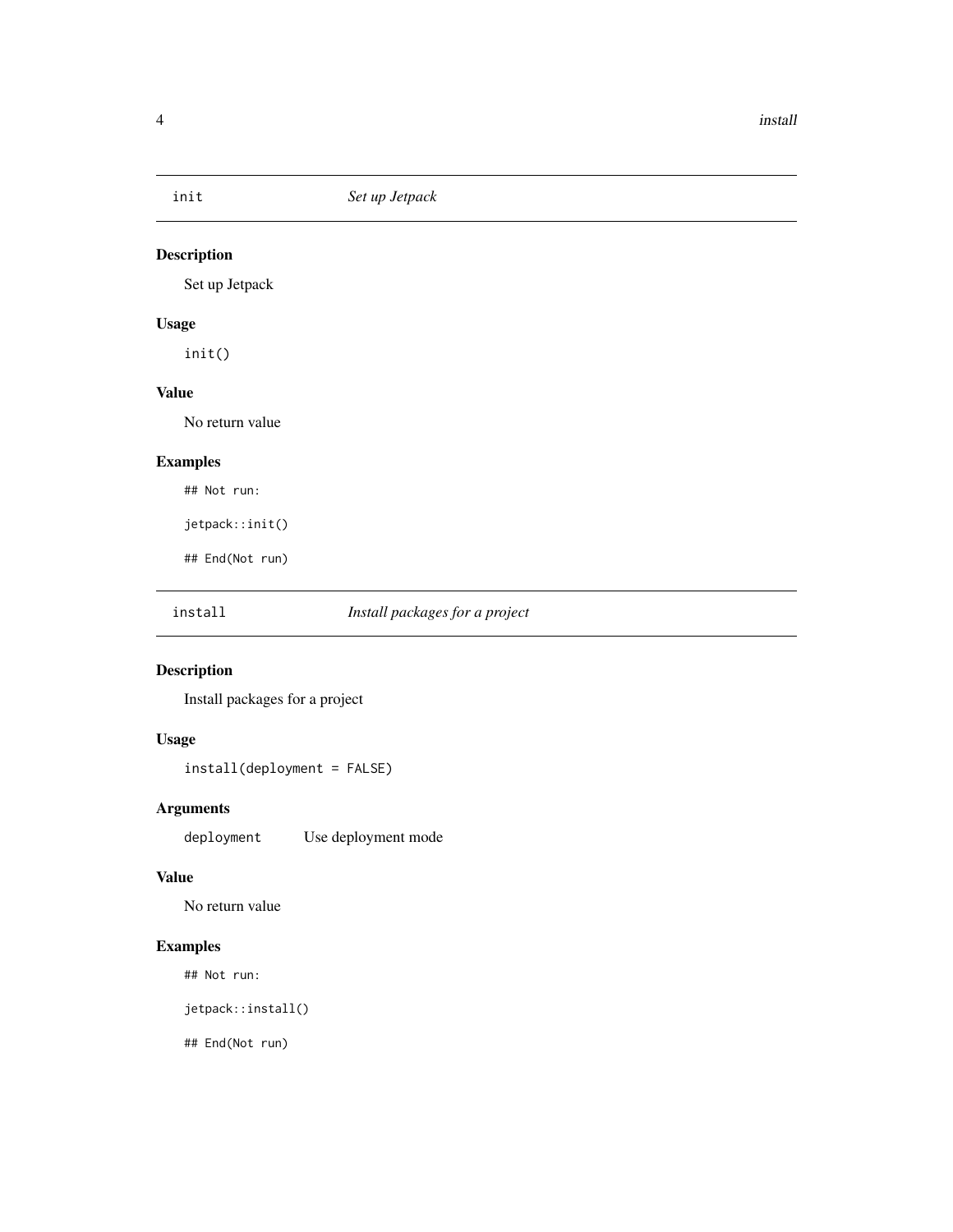<span id="page-4-0"></span>

Migrate from packrat to renv

#### Usage

migrate()

#### Value

No return value

#### Examples

## Not run:

jetpack::migrate()

## End(Not run)

outdated *Show outdated packages*

#### Description

Show outdated packages

#### Usage

outdated()

#### Value

No return value

#### Examples

## Not run:

jetpack::outdated()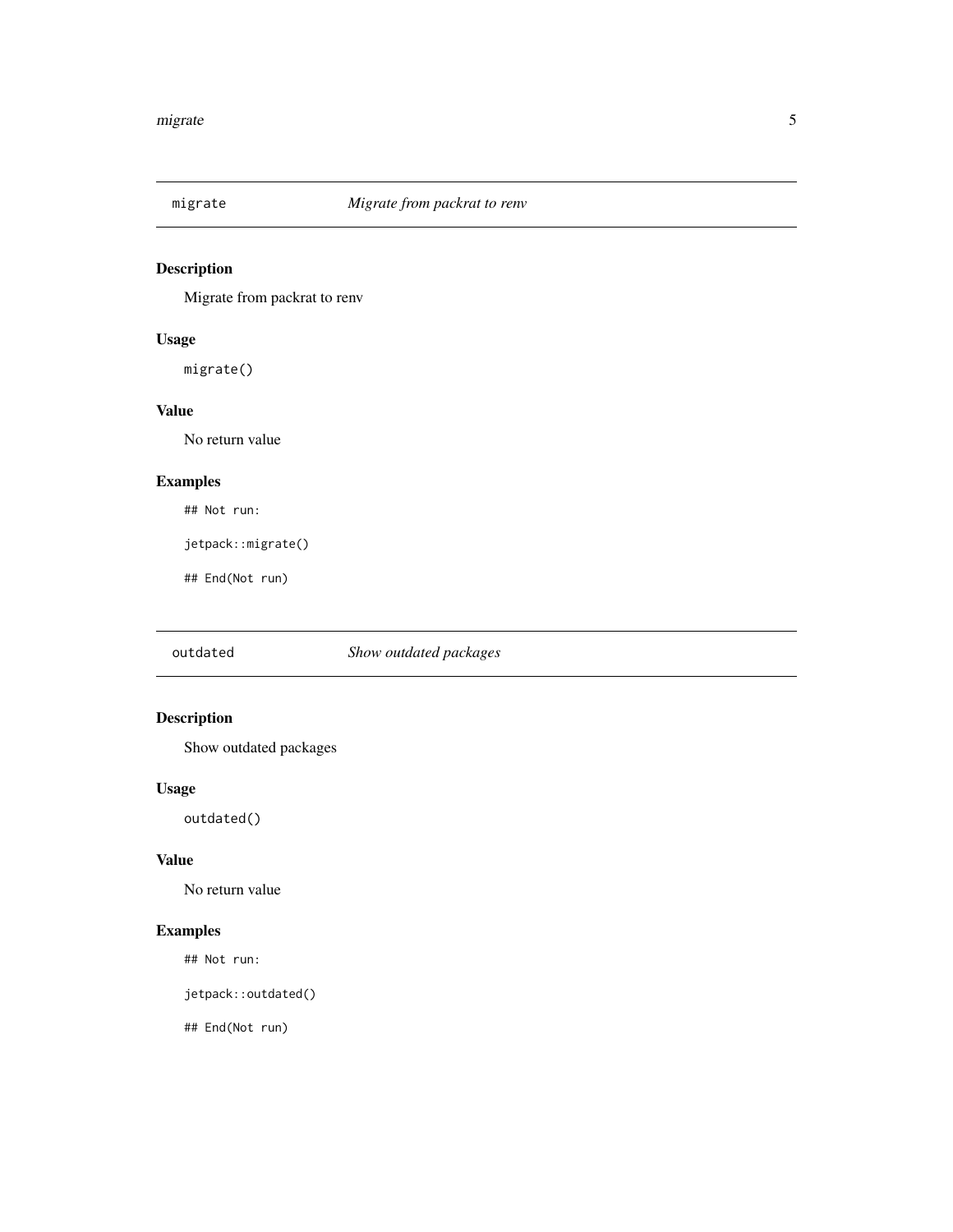<span id="page-5-0"></span>

Remove a package

#### Usage

```
remove(packages, remotes = c())
```
#### Arguments

| packages | Packages to remove |
|----------|--------------------|
| remotes  | Remotes to remove  |

#### Value

No return value

#### Examples

```
## Not run:
jetpack::remove("randomForest")
jetpack::remove(c("randomForest", "DBI"))
jetpack::remove("plyr", remote="hadley/plyr")
## End(Not run)
```
update *Update a package*

#### Description

Update a package

#### Usage

 $update(packages = c(),$  remotes =  $c())$ 

#### Arguments

| packages | Packages to update |
|----------|--------------------|
| remotes  | Remotes to update  |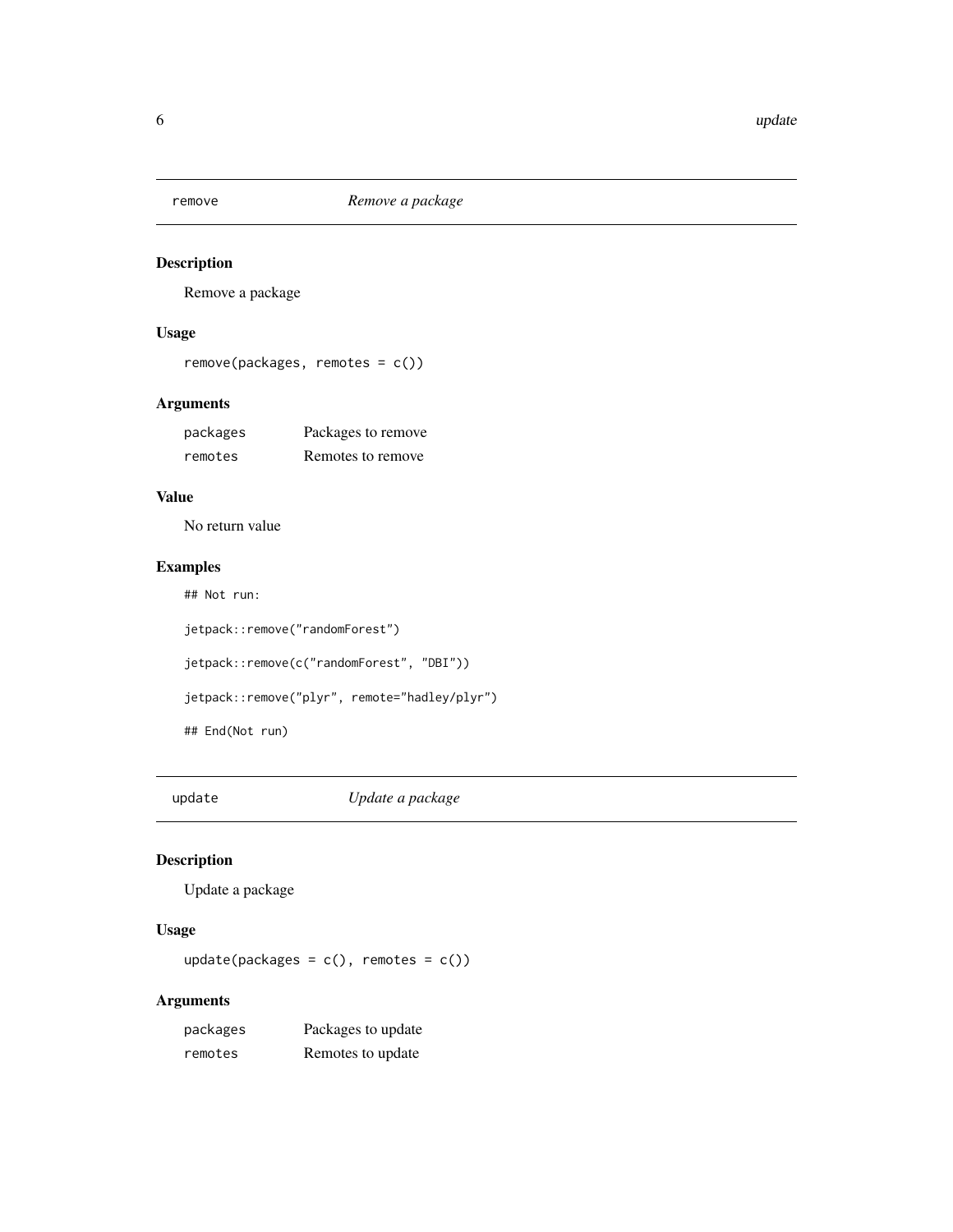#### update and the contract of the contract of the contract of the contract of the contract of the contract of the contract of the contract of the contract of the contract of the contract of the contract of the contract of the

#### Value

No return value

#### Examples

## Not run:

jetpack::update("randomForest")

jetpack::update(c("randomForest", "DBI"))

jetpack::update()